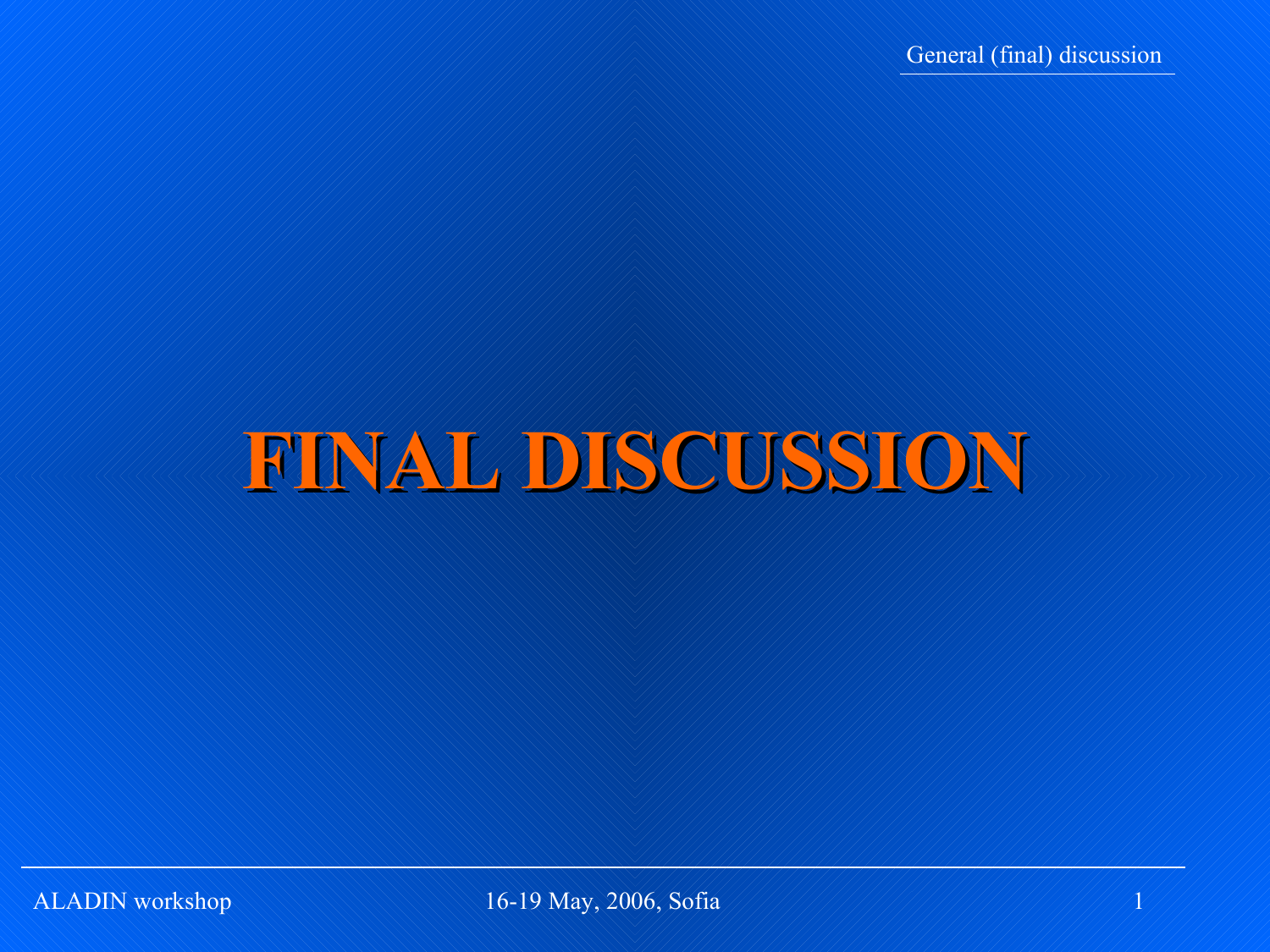### **OBJECTIVES**

- Short reports of the working groups (modelling; data assimilation and predictability)
- Summarise and revise the main decisions during the workshop (with future actions)
- Next year meeting (date, location, organisational details)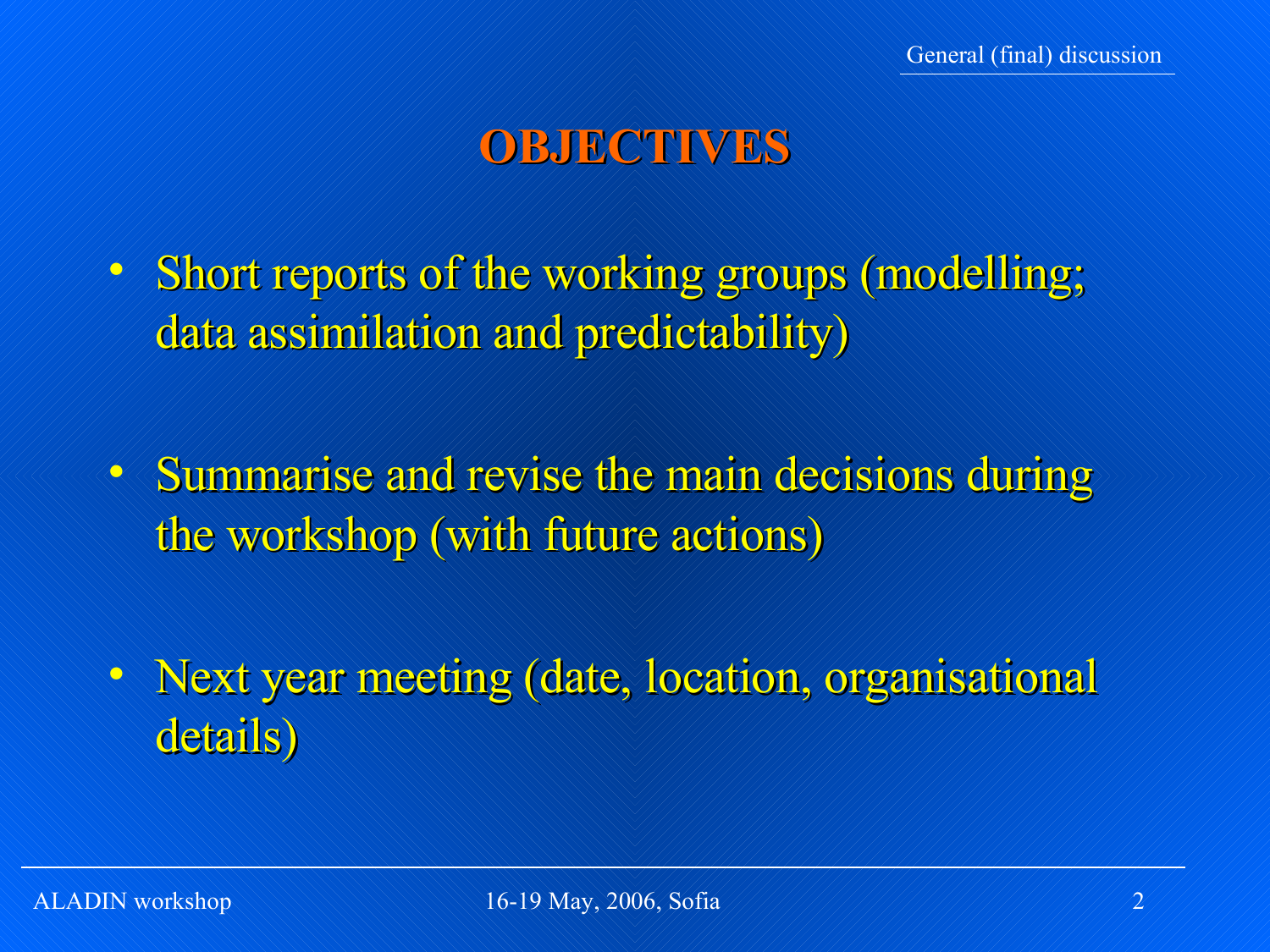## **DATA ASSIMILATION (1)**

- "Synoptic" data assimilation: simplified physics, discussions at the ECMWF workshop, September, 2006
	- HIRLAM (?), Marta Janiskova, GMAP (Cecile Loo, Francois Bouyssel)
- · "Mesoscale" strategic issues on data assimilation, Zürich, 13/10/2006 (after EWGLAM/SRNWP)
	- Nils Gustafsson, Xiaohua Yang, Magnus Lindskog, Sander Tijm, Jeanette Onvlee, Claude Fischer, Francois Bouttier, Jean-Francois Geleyn, András Horányi Gergo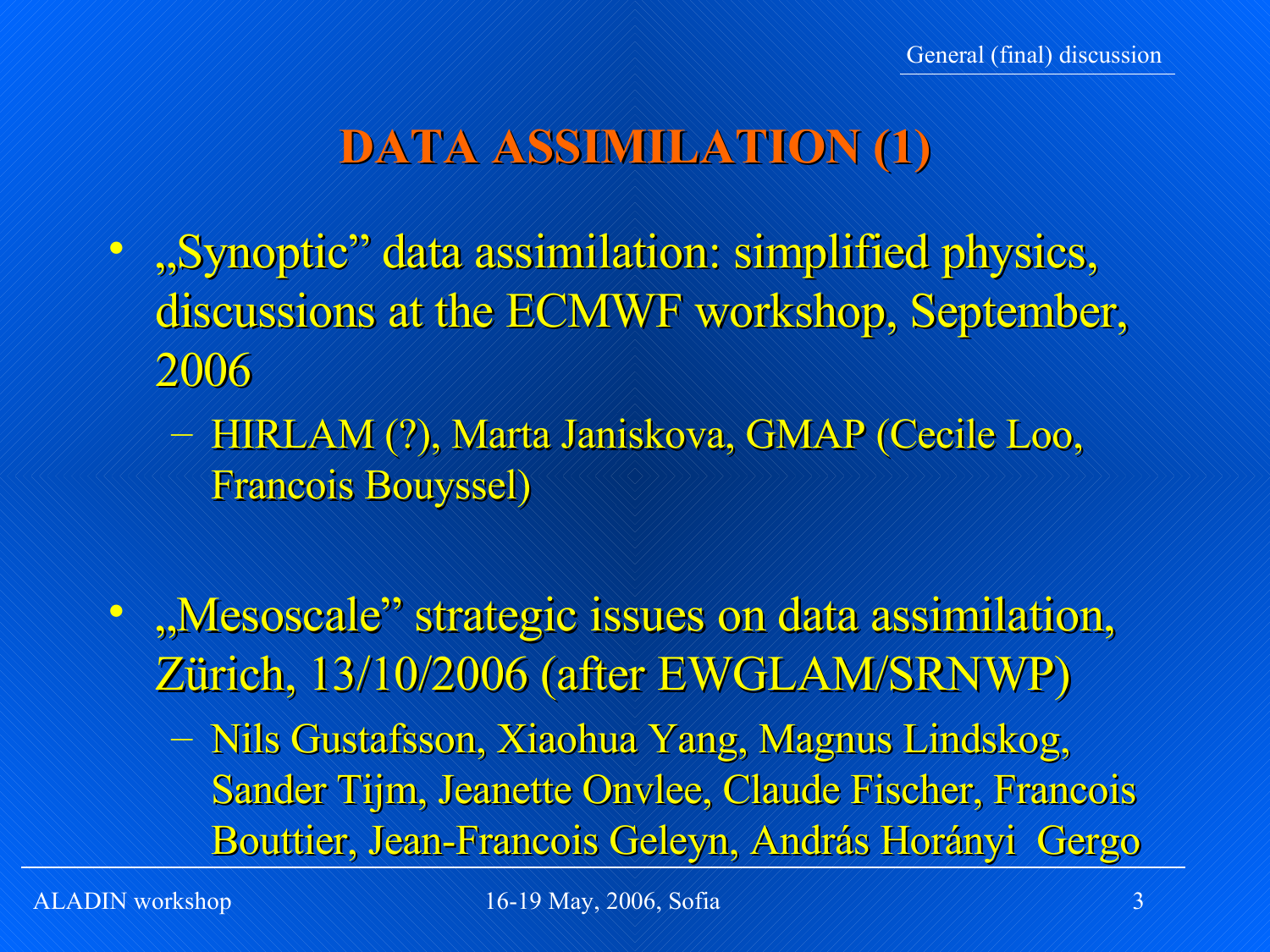## **DATA ASSIMILATION (2)**

- 3d-var/ODB training, 6-10 June, Budapest
	- Lecturers: Sami Saarinen, Drasko Vasiljevic, Ludovic Auger, Hungarian 3d-var team
	- Students:
		- HIRLAM: Magnus Lindskog, Tomas Wilhelmsson, the Netherlands (1), Norway (1), Denmark (1)
		- ALADIN: Ryad El Khatib (ODB), Alena Trojakova, Slovakia (1), Romania (1), ??
		- Wish for participation to be expressed as soon as possible (to András Horányi)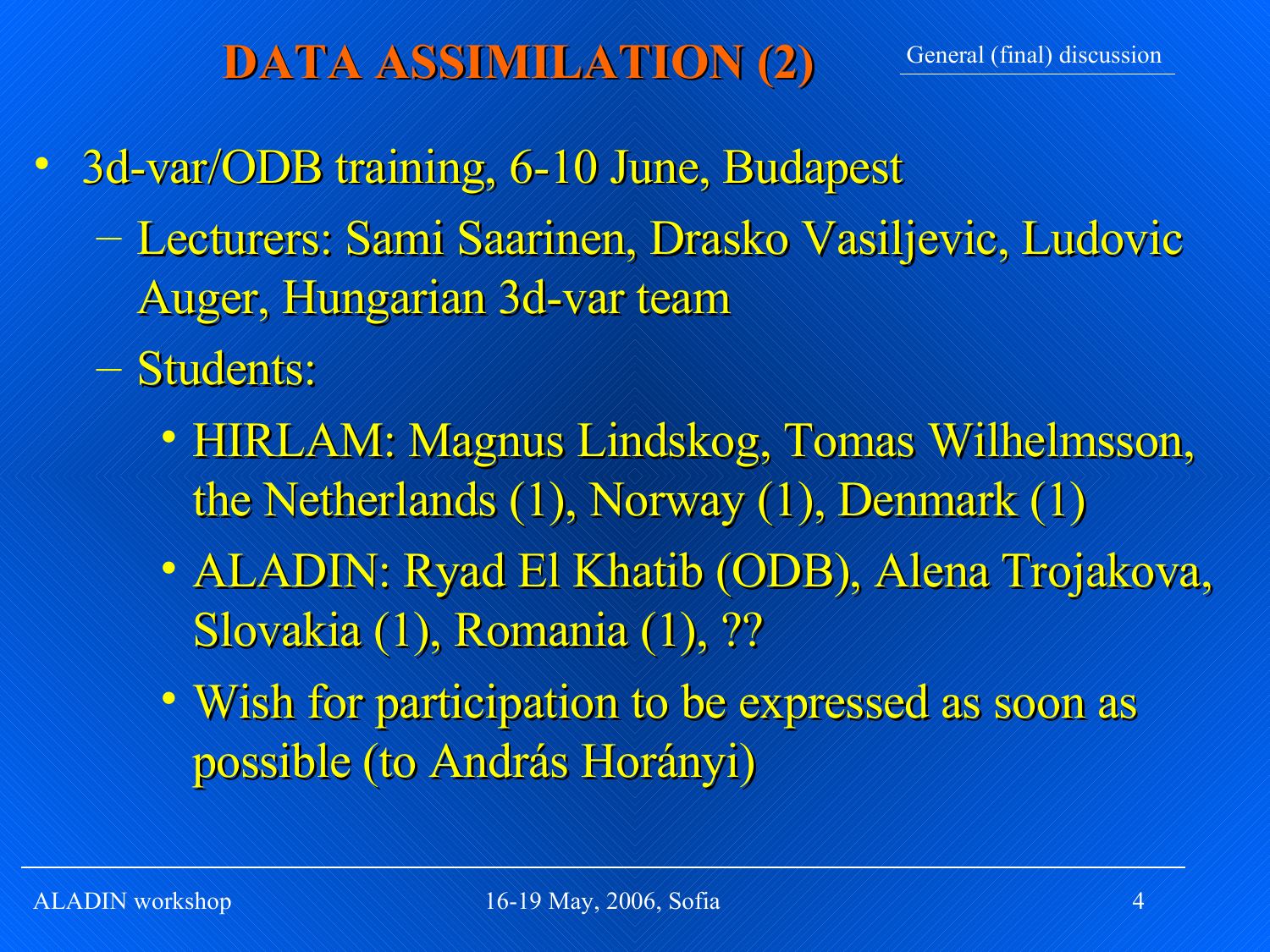## **DATA ASSIMILATION (3)**

- Observation operator inter-comparison
	- ALADIN document: ready (Claude Fischer)
	- HIRLAM counterpart: until the end of summer
	- $-$  Start the actual harmonisation work in the last part of the year
- Build an ALADIN 3d-var (varpack) demonstration system for attracting new partners (to be discussed between Météo France and HMS)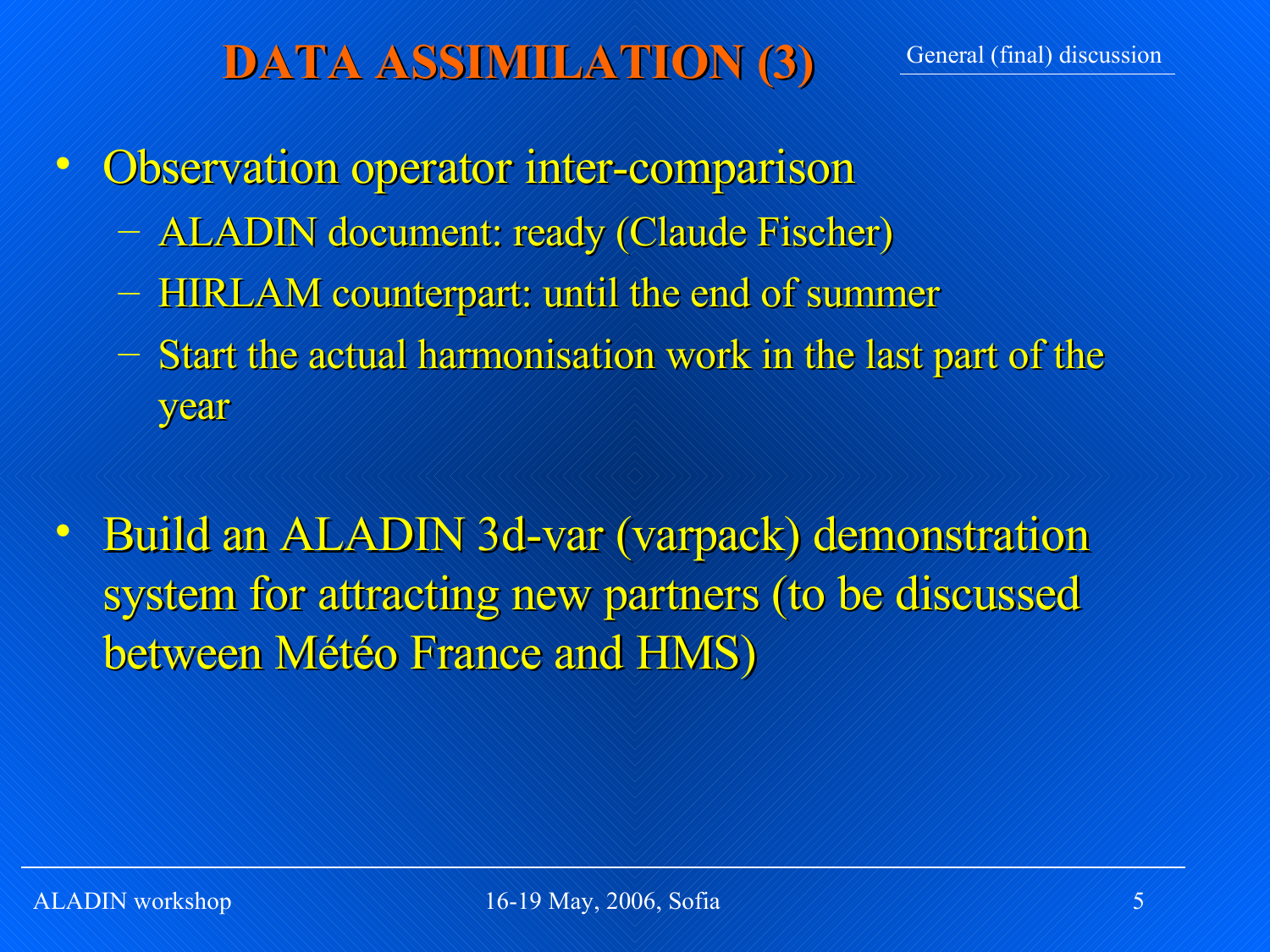## **PREDICTABILITY**

• EPS system workshop, 12-16 June, Norrköping – HIRLAM, one representative from ALADIN

# • GLAMEPS

- Confirmed participants: Sweden, the Netherlands, Spain, Norway, Austria, Hungary
- Expression of interest from other partners
- Short description of recent and planned activities (until the end of 2007) from each participants
- Full project proposal (initiator, coordinator: Nils Gustafsson)
- Promotion of GLAMEPS at EWGLAM
- Workshop, Vienna, november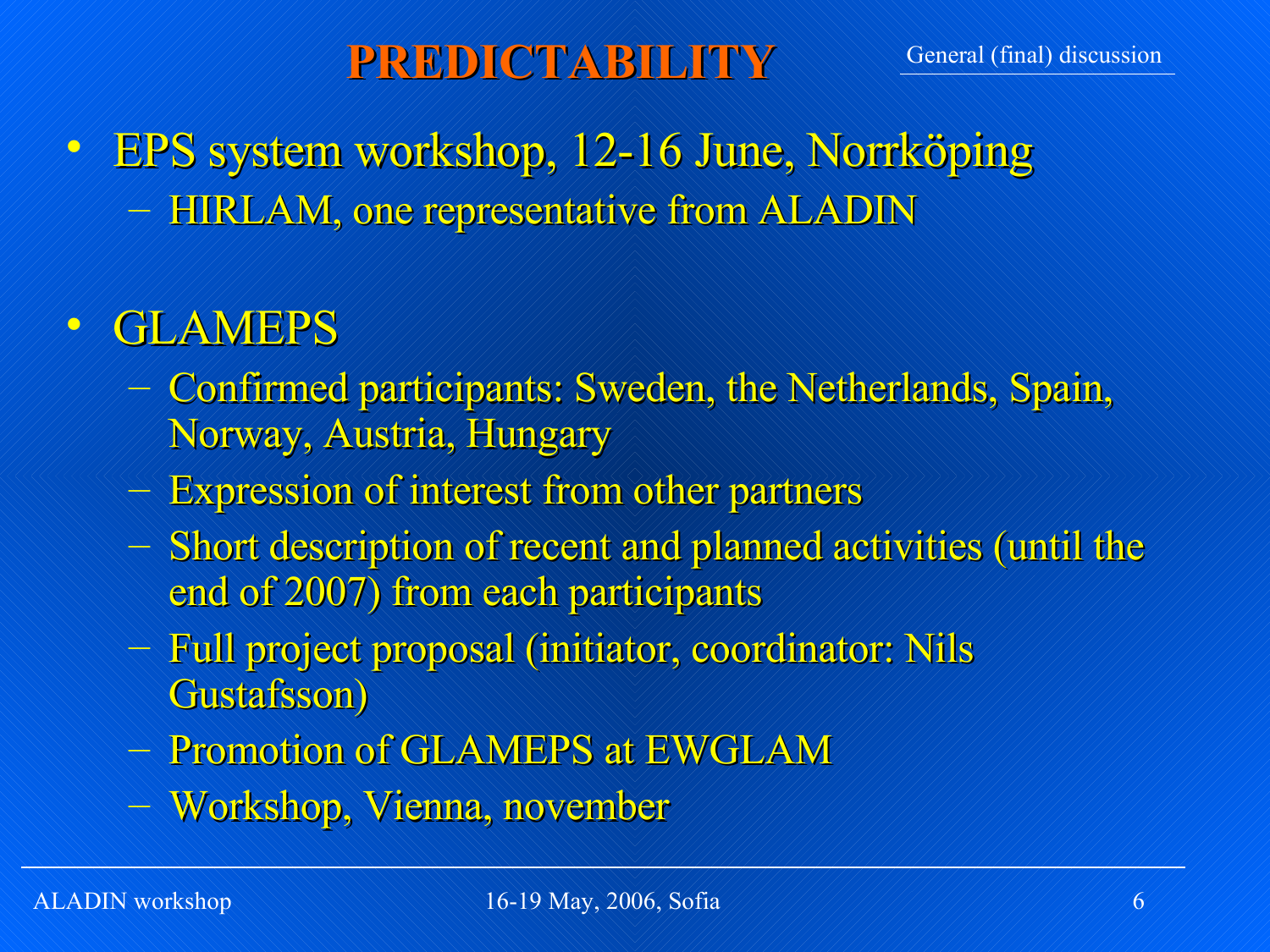### **SURFACE ISSUES**

- Surface data assimilation, modelling and physical parametrizations should be considered together
- Short, strategic position paper (initial point: recent activities at HIRLAM and ALADIN repsectively)
	- Piet Termonia, Martina Tudor, Francois Bouyssel, Eric Martin, Gwen Hello, Luksa Kraljevic, Stefan Gollwik, Sander Tijm
- Local surface data (brief specification from Météo France, Stephaine F., possible reaction from partners)

• Workshop for surface issues: Toulouse, second week of December (11-13)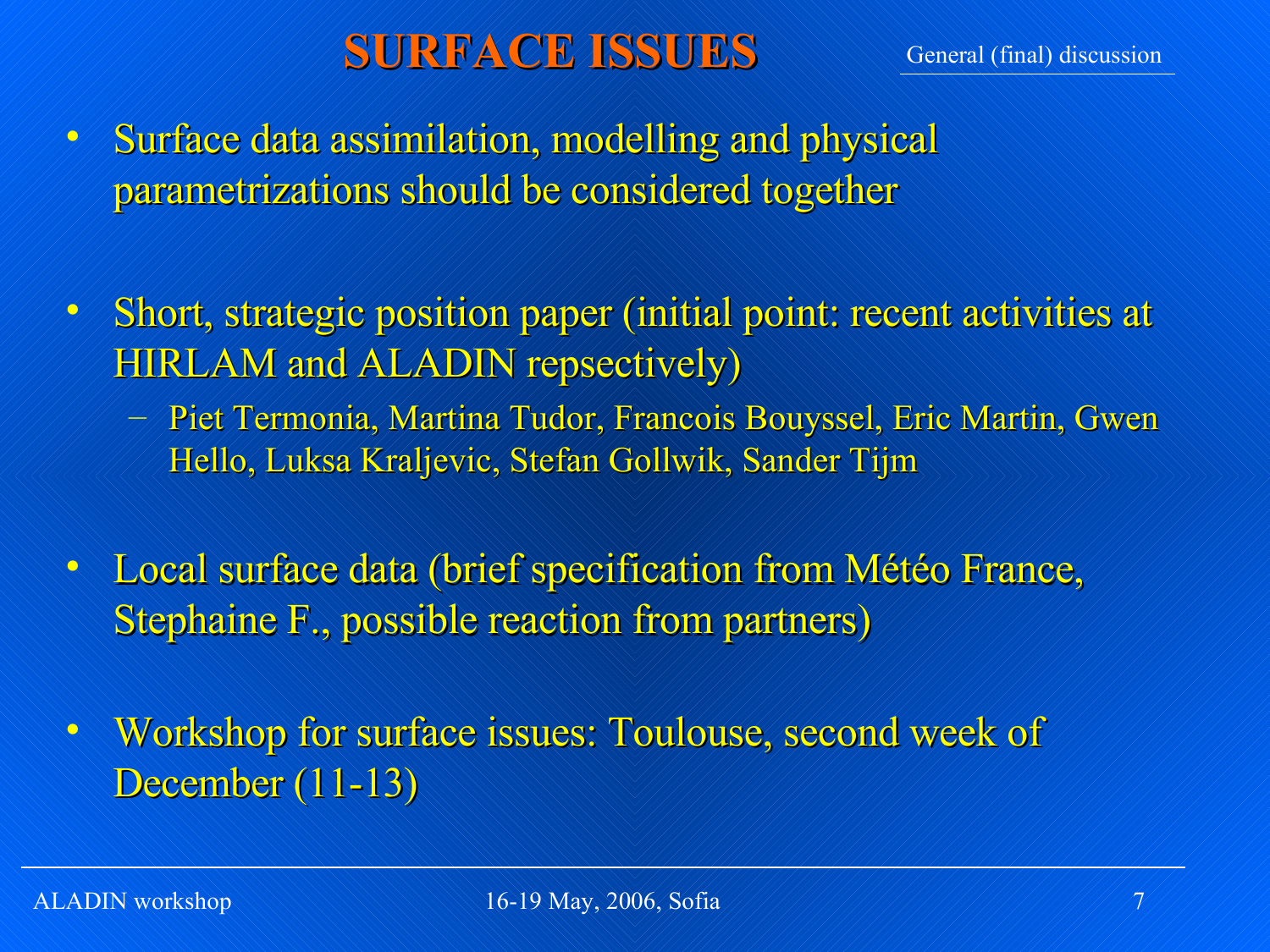#### **VALIDATION**

- Further reactivation of Oslo working group (Sander Tijm, Gwen Hello, Maria Derkova ………)
	- Final selection of 8 real cases
	- Collection of the corresponding data (observations, model runs), until the beginning of July
	- Agree on the minimum set of diagnostics
	- Inter-compare model results
	- Symmetrically for 1D tests (Sylvie Malardel, Pier Siebesma)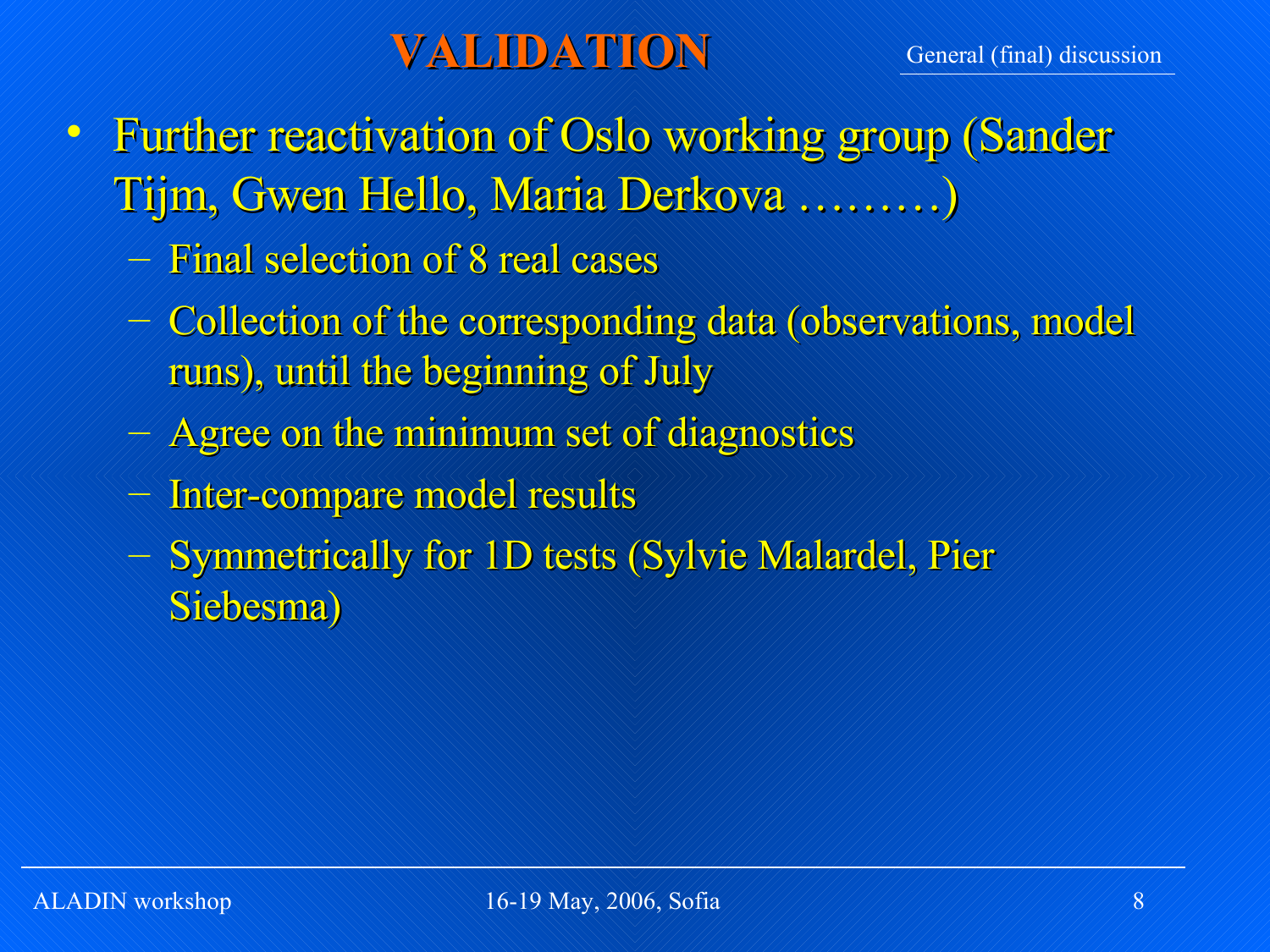#### **EURRA: 10 KM RE-ANALYSES**

- Wider distribution of existing documents
- Inquiry at ECMWF about the status, EEA requirements (Jeanette Onvlee)
- Expression of interest from HIRLAM and ALADIN partners (all)
- Meeting for discussing the fine details of the proposal: Zagreb, September 27 morning – 28 noon (before LSC)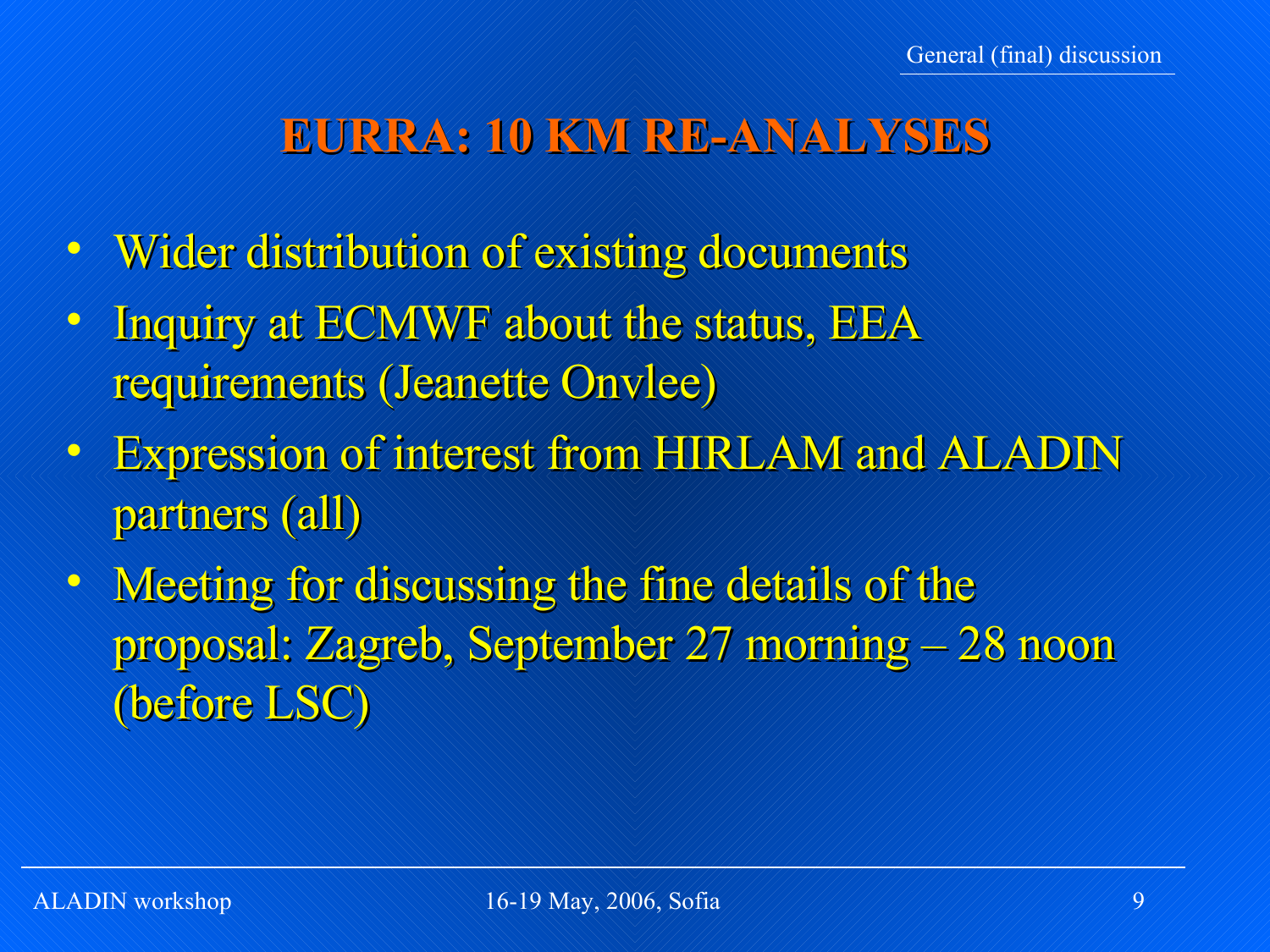# **NWP VISION: DOCUMENT FOR EWGLAM/SRNWP (1)**

- Merging of existing documents (3)
- Negotiations with Jean Quiby (organisation of next EWGLAM/SRNWP meeting), Jean-Francois Geleyn?
- Content of the document:
	- Stronger and wider SRNWP
	- Relations with other EUMETNET projects
	- Foster the creation of thematic sub-programmes with clearer aims
	- Possible stronger funding
	- Indeependent initiative, if needed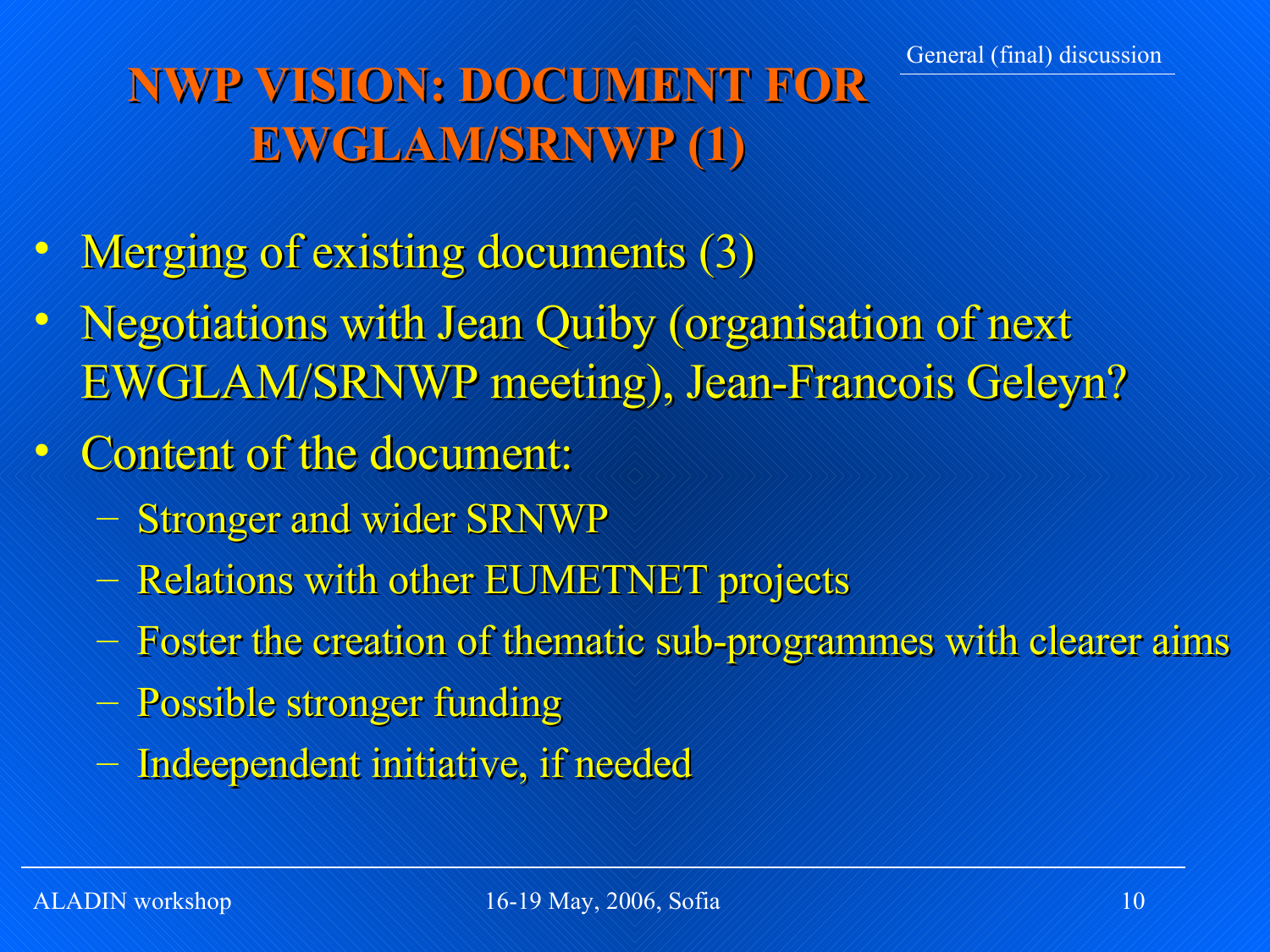# **NWP VISION: DOCUMENT FOR EWGLAM/SRNWP (2)**

- Collective attitude of Directors at EUMETNET Council
- Concerned people: Mikko Alestalo, Maria Derkova, Claude Fischer, Jean-Francois Geleyn, Dijana Klaric, Jeanette Onvlee, Per Unden, András Horányi
- How to share the redaction work?????

General (final) discussion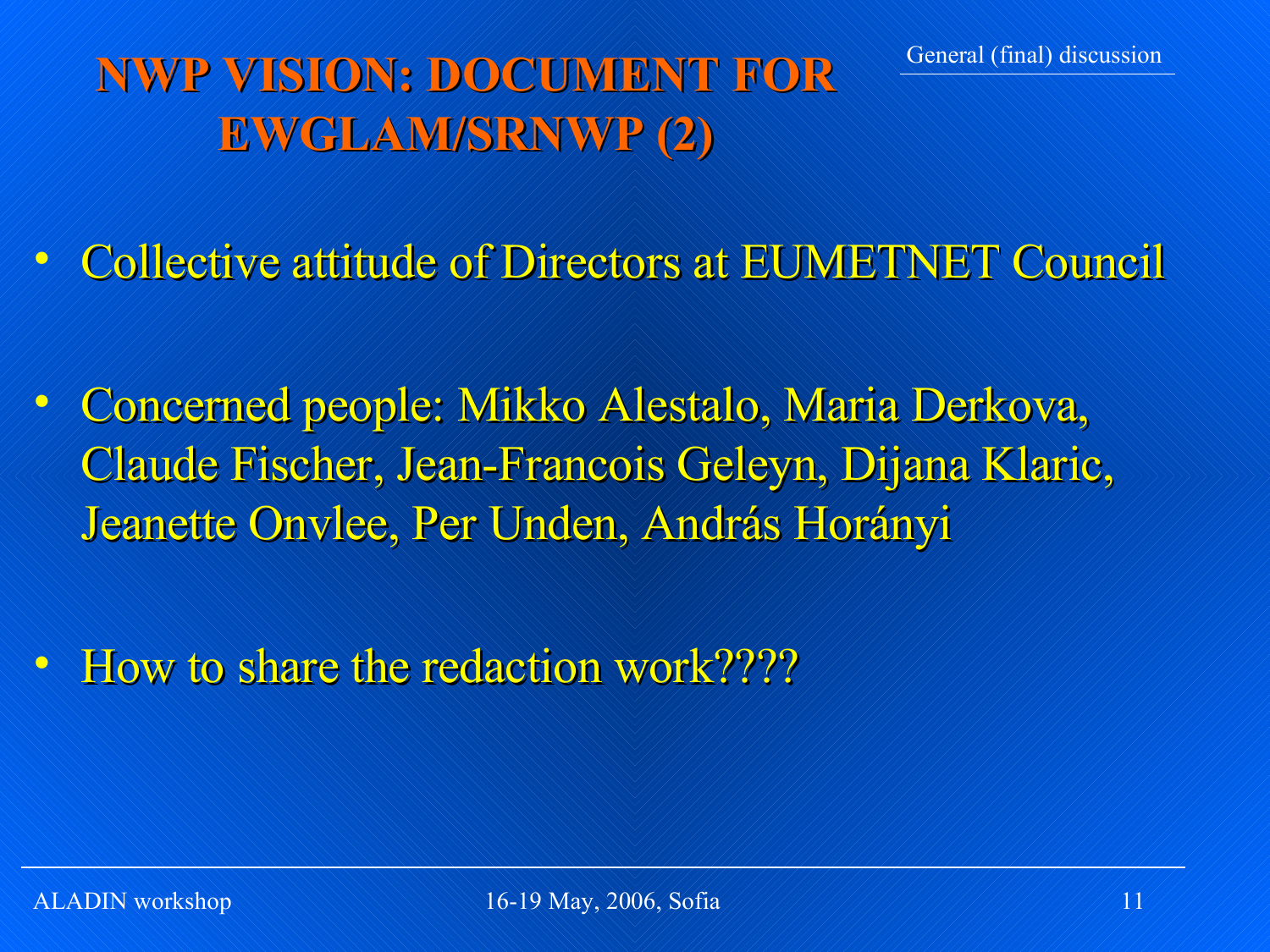# **SYSTEM**

- Operational switches: better coordination with Météo France, request for the accessibility of e-suite coupling files
- Better communication and documentation on , namelist" problems (webpage, mailing lists)
- Cross-participation on mailing lists
- Exploration for possible common file formats, Xiaohua Yang, Ryad El Khatib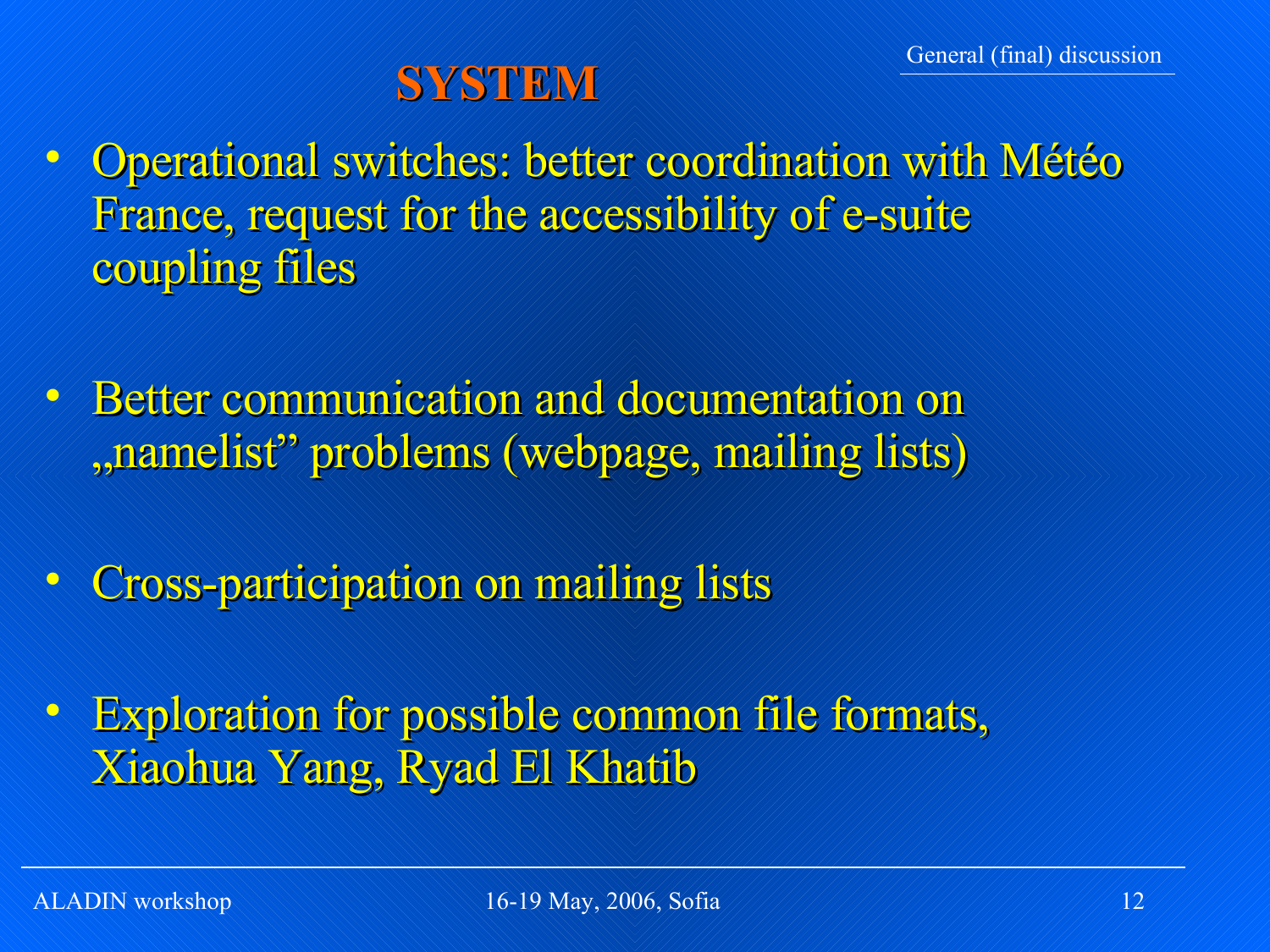#### **LEFT OTHERS**

• Dynamics: VFE developments, reinforcement (visit of Jozef Vivoda in Denmark)

- ECMWF special project (coupling)
	- Fechnical description (user guide), to be ready by Sándor Kertész (TC) within 2-3 weeks
	- Proposals for scientific plans for the participant institutes, until mid-June to Claude Fischer
- Update of the HIRLAM workplan with ALADIN contributions
	- Within two weeks, textual proposals (coordinator at ALADIN: András Horányi)
- **LTM meeting, end of October, Bratislava**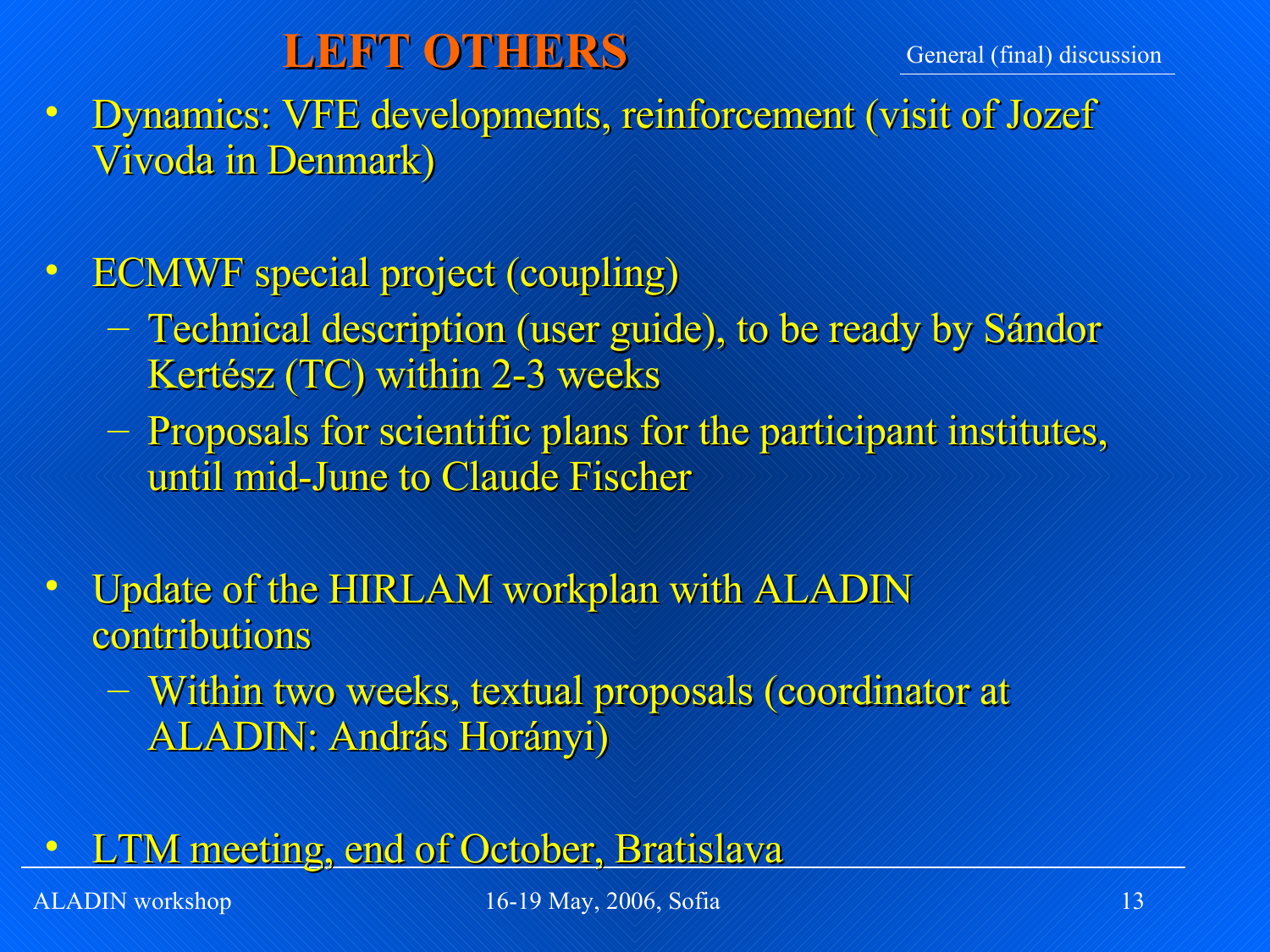# **NEXT MEETING**

- Location: Norway?
- Date: mid-April or mid-May
- Format: less parallel HIRLAM and ALADIN sessions, discussions with more "voluntary" participation